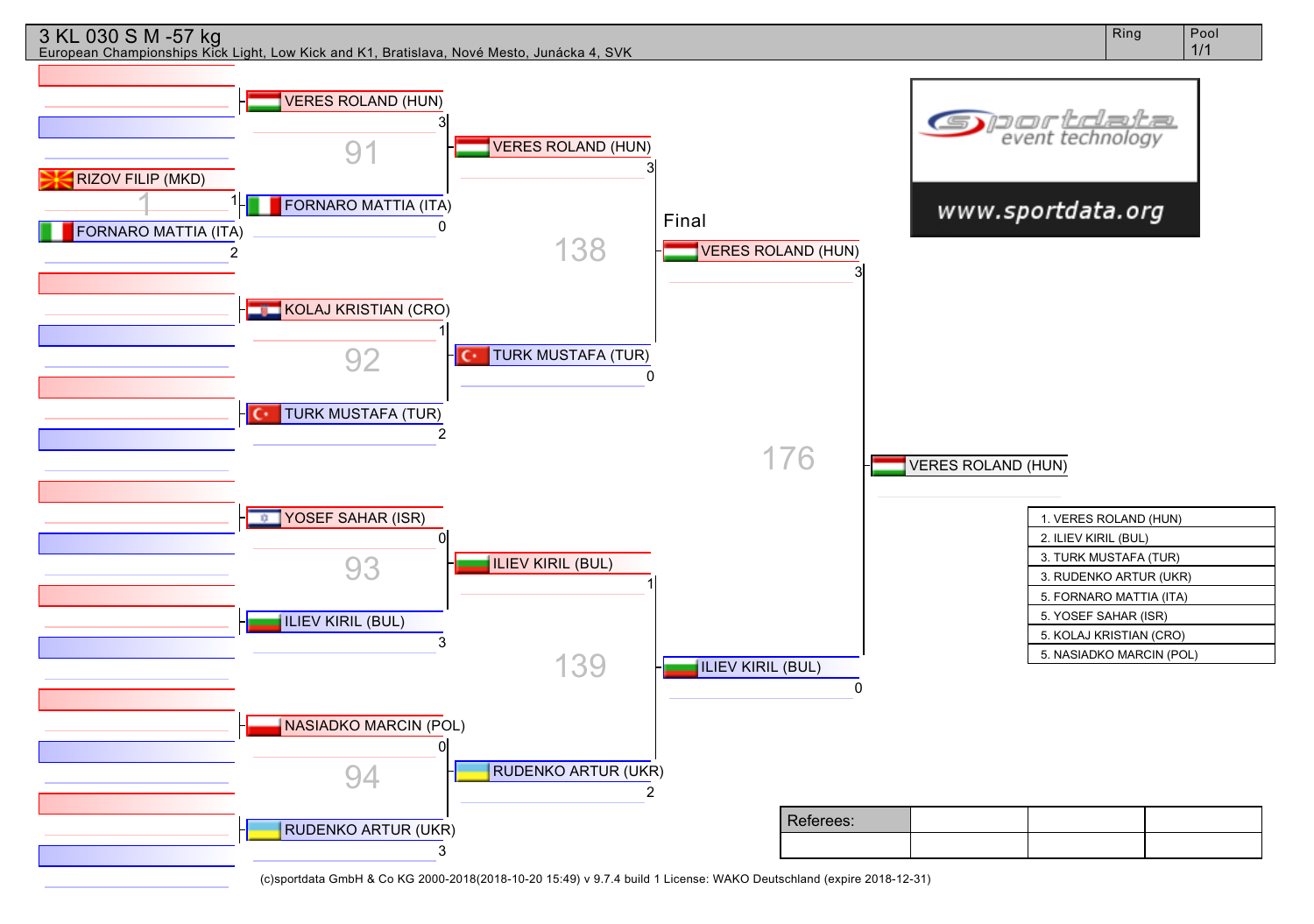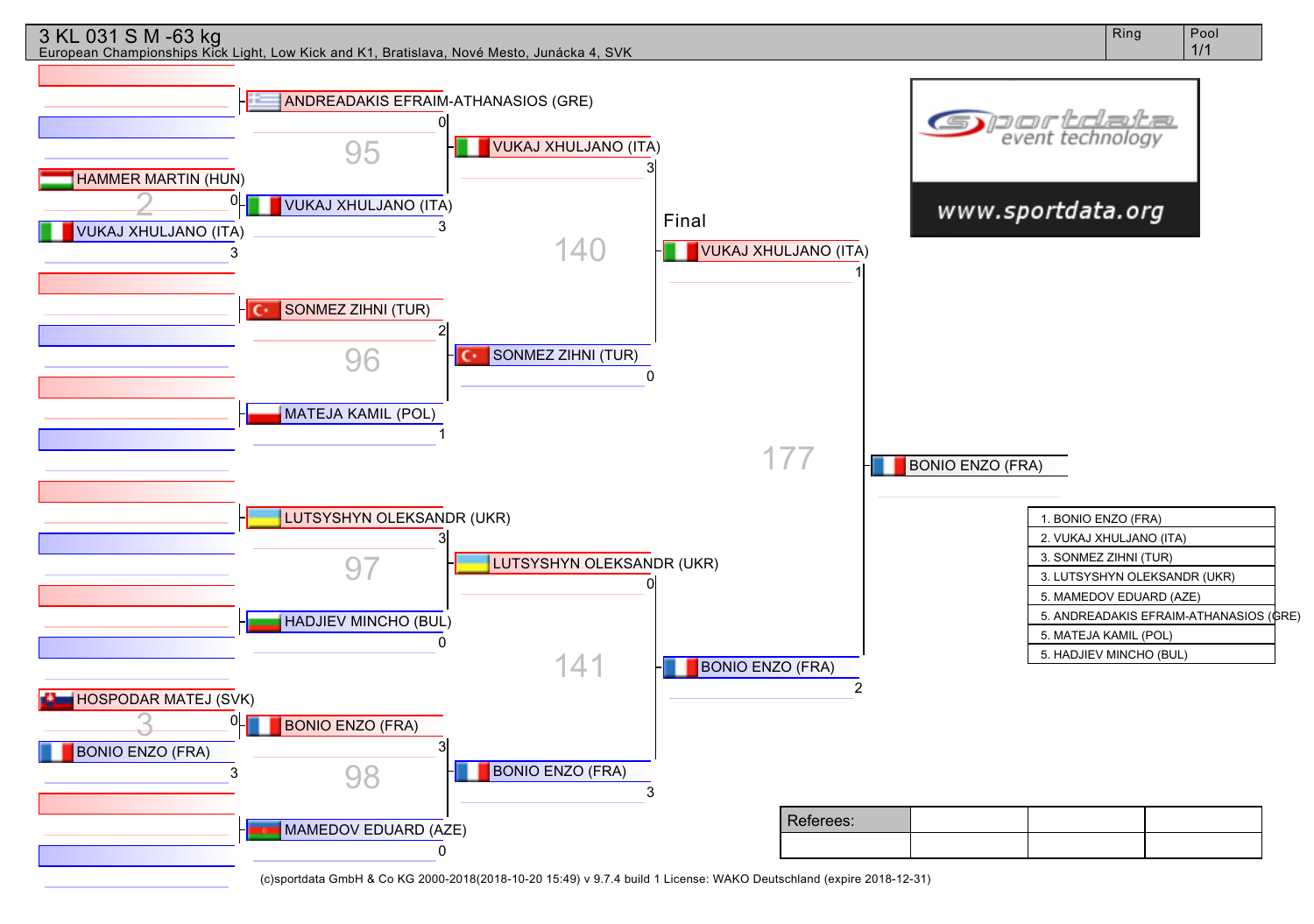## 3 KL 032 S M -69 kg

European Championships Kick Light, Low Kick and K1, Bratislava, Nové Mesto, Junácka 4, SVK

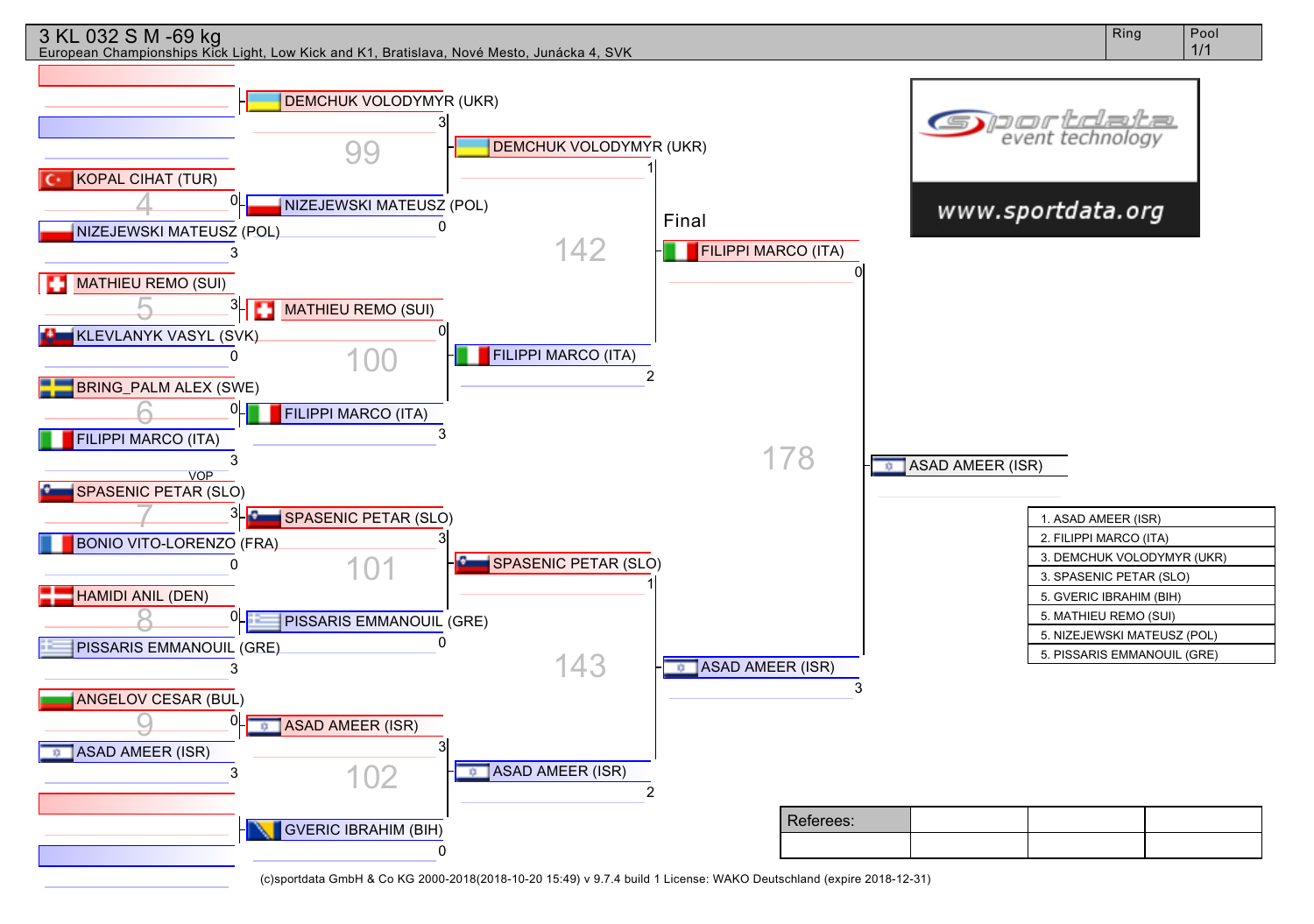

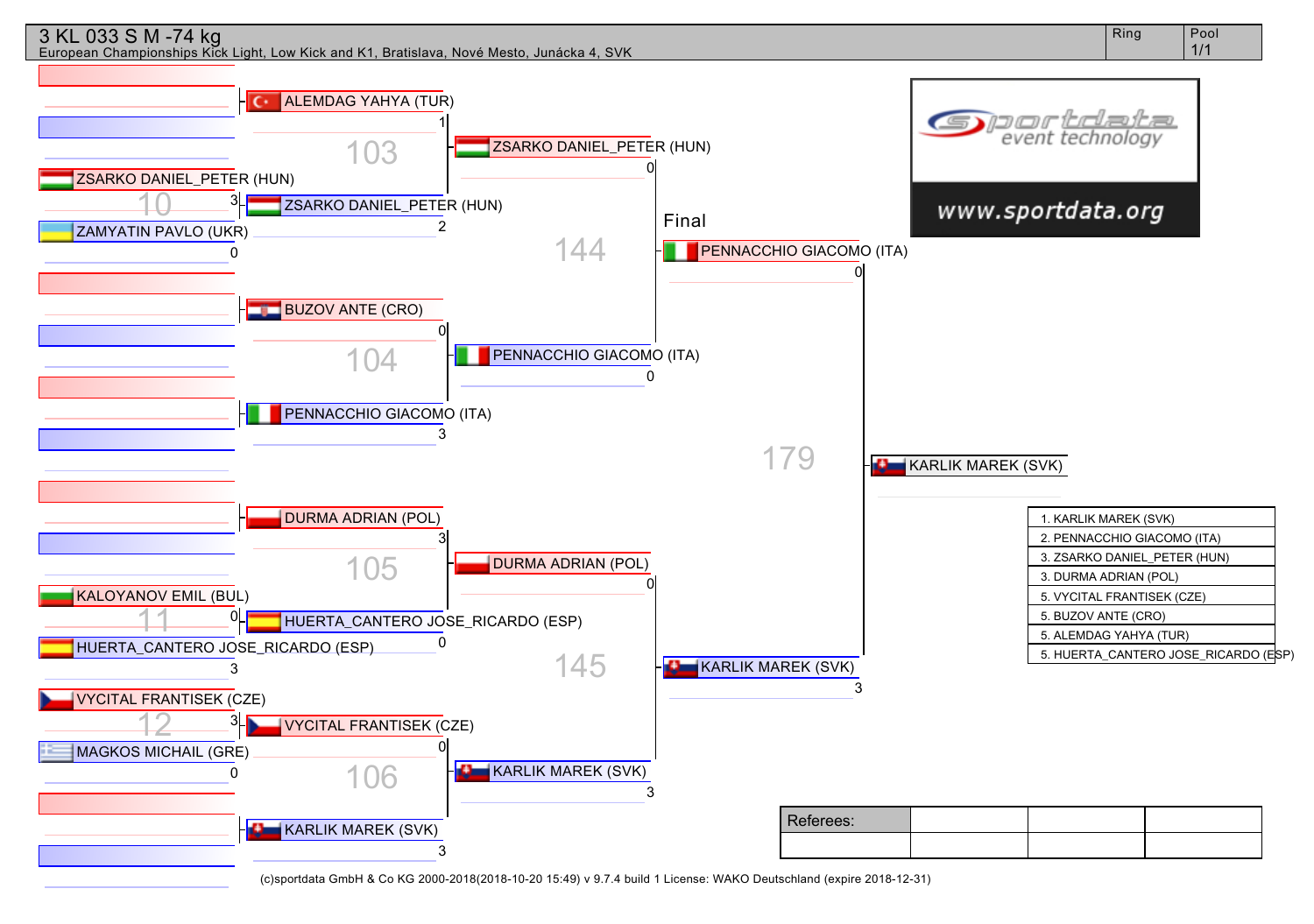

European Championships Kick Light, Low Kick and K1, Bratislava, Nové Mesto, Junácka 4, SVK

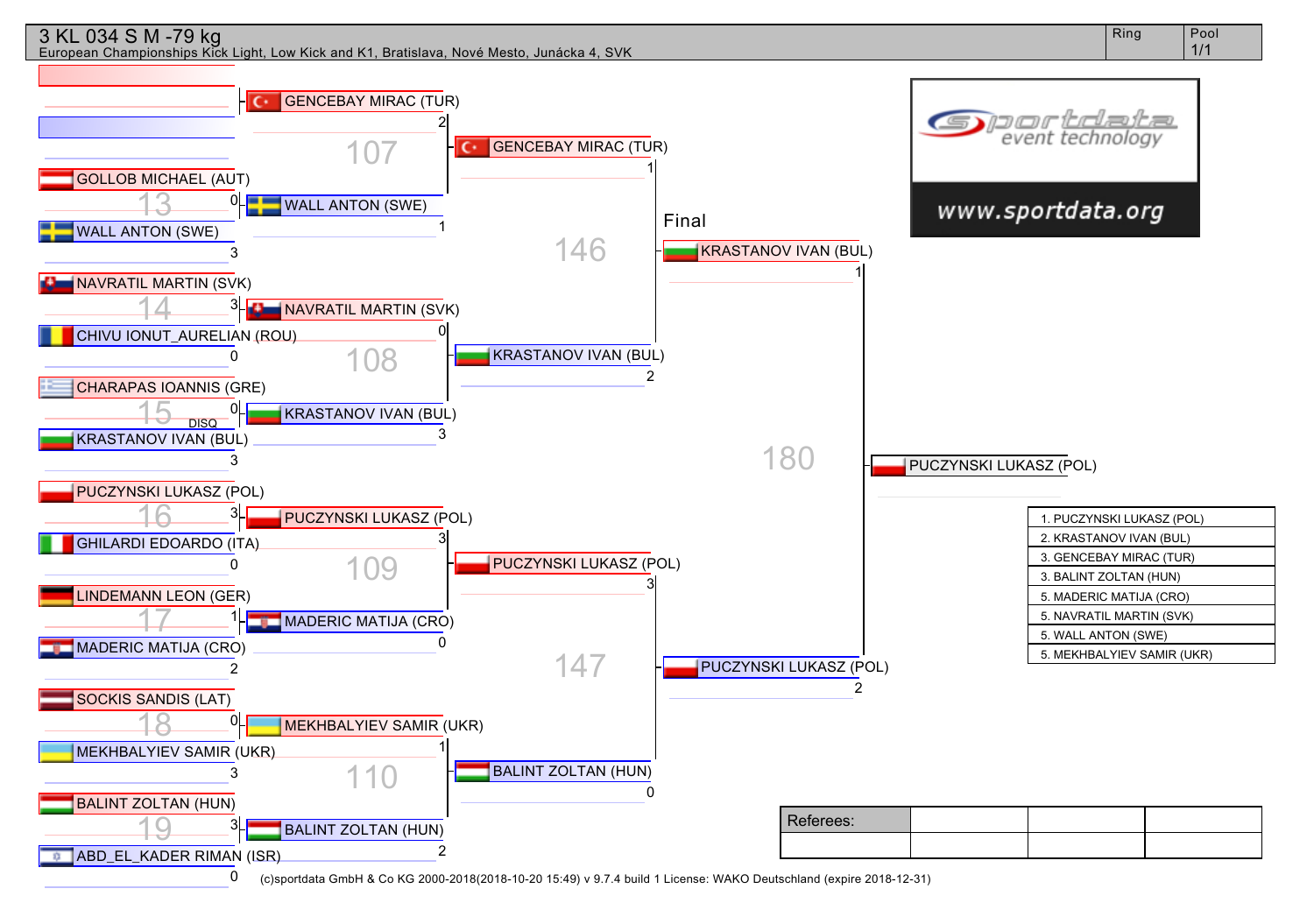

European Championships Kick Light, Low Kick and K1, Bratislava, Nové Mesto, Junácka 4, SVK

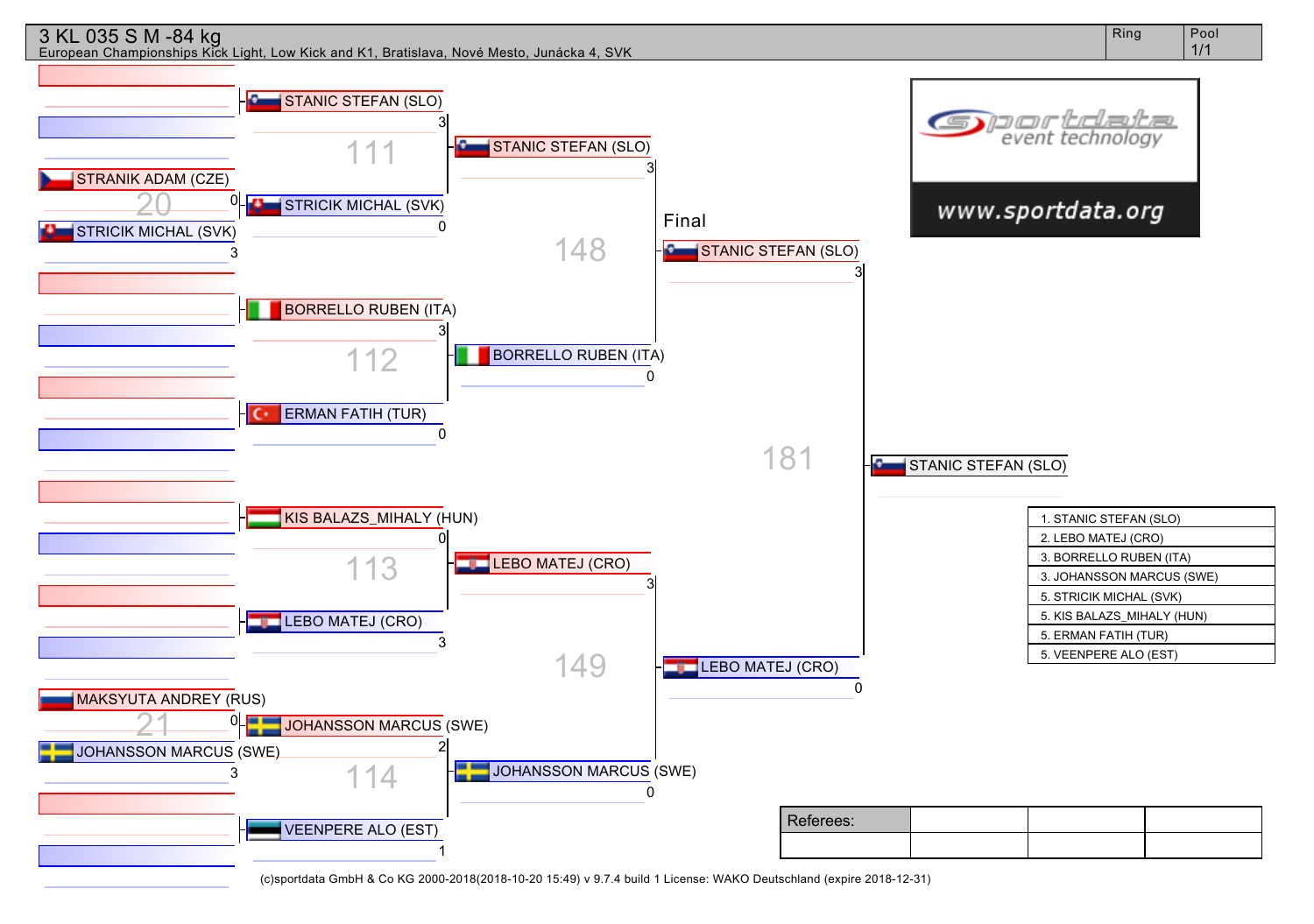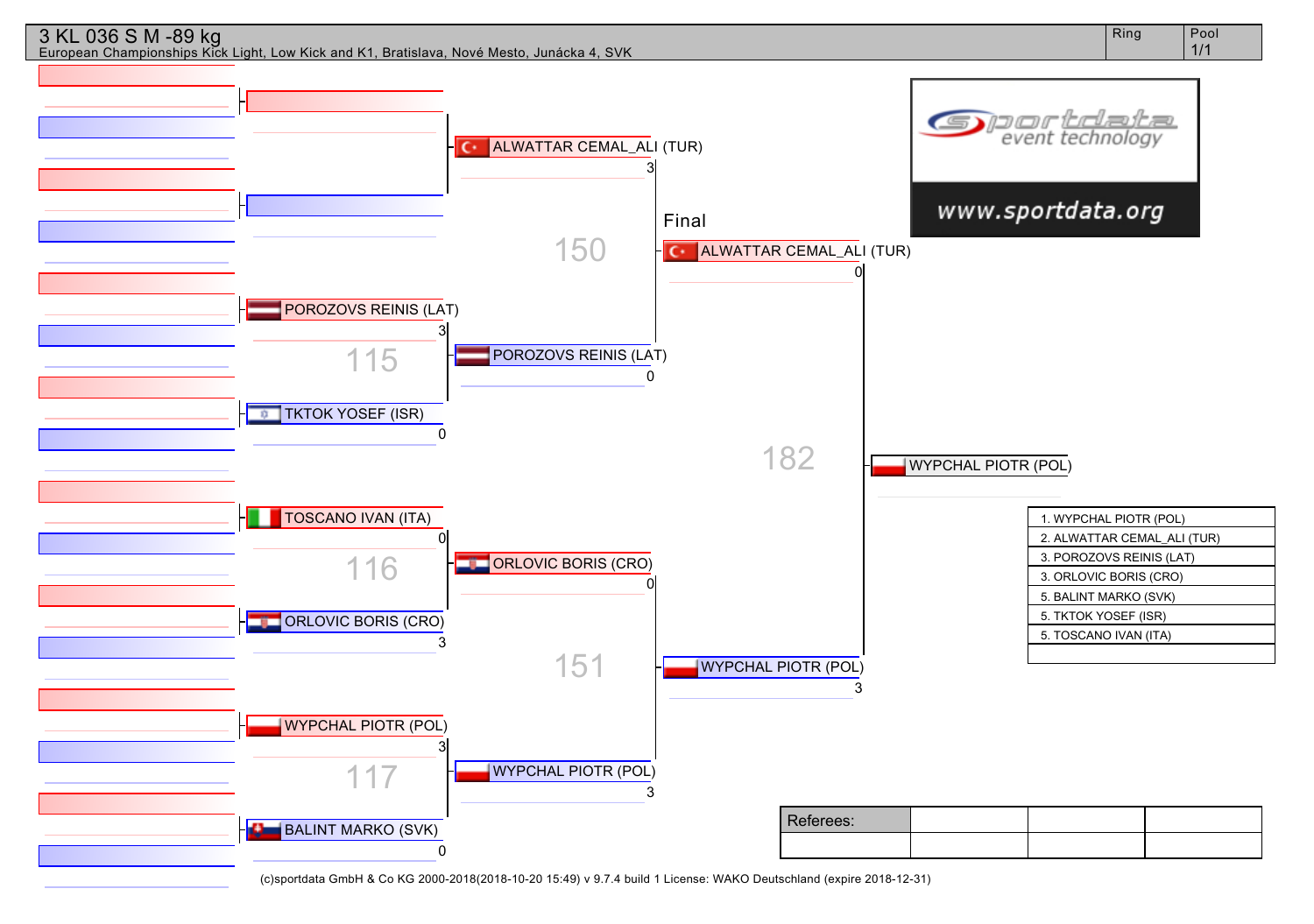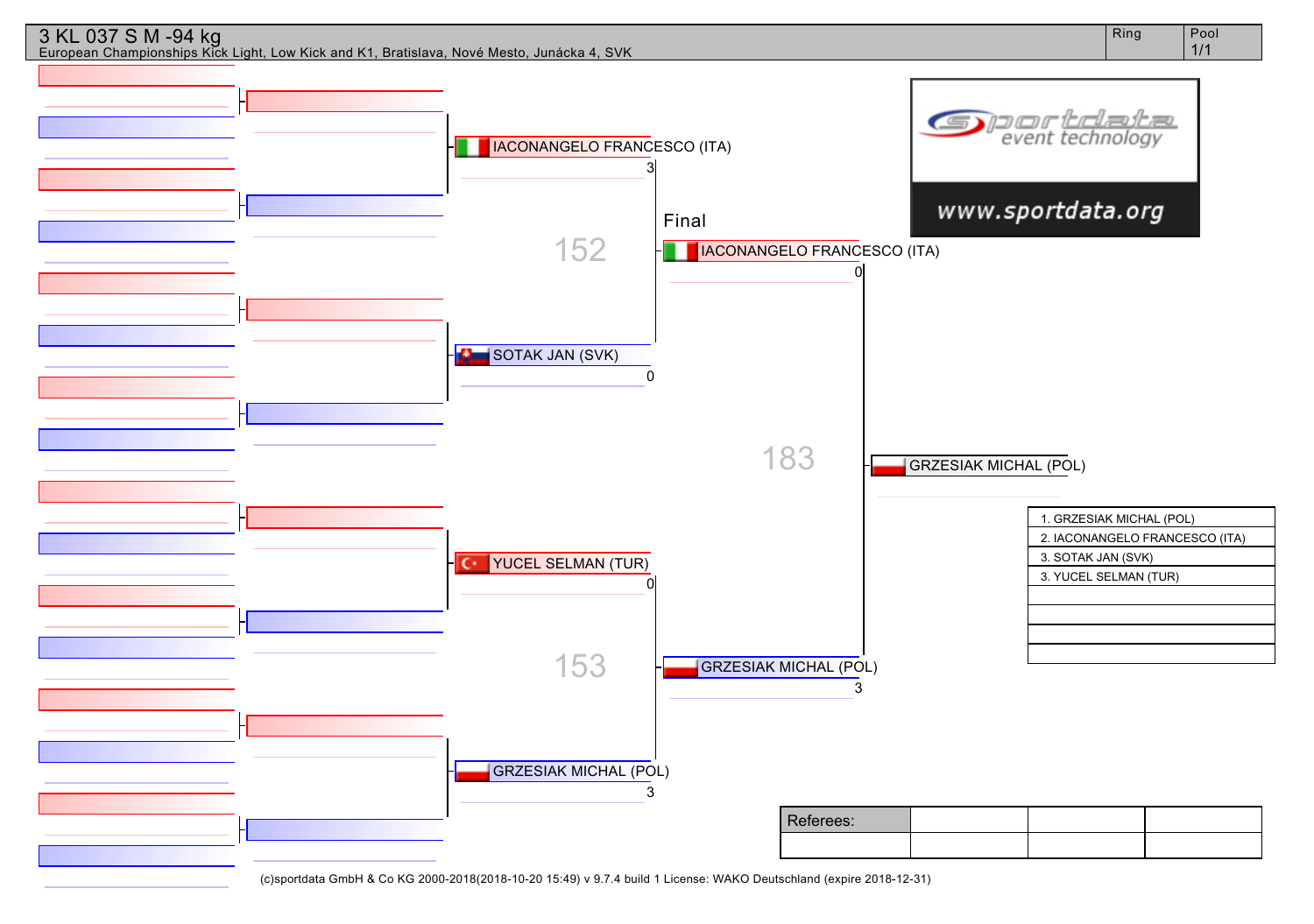

Ring | Pool 1/1

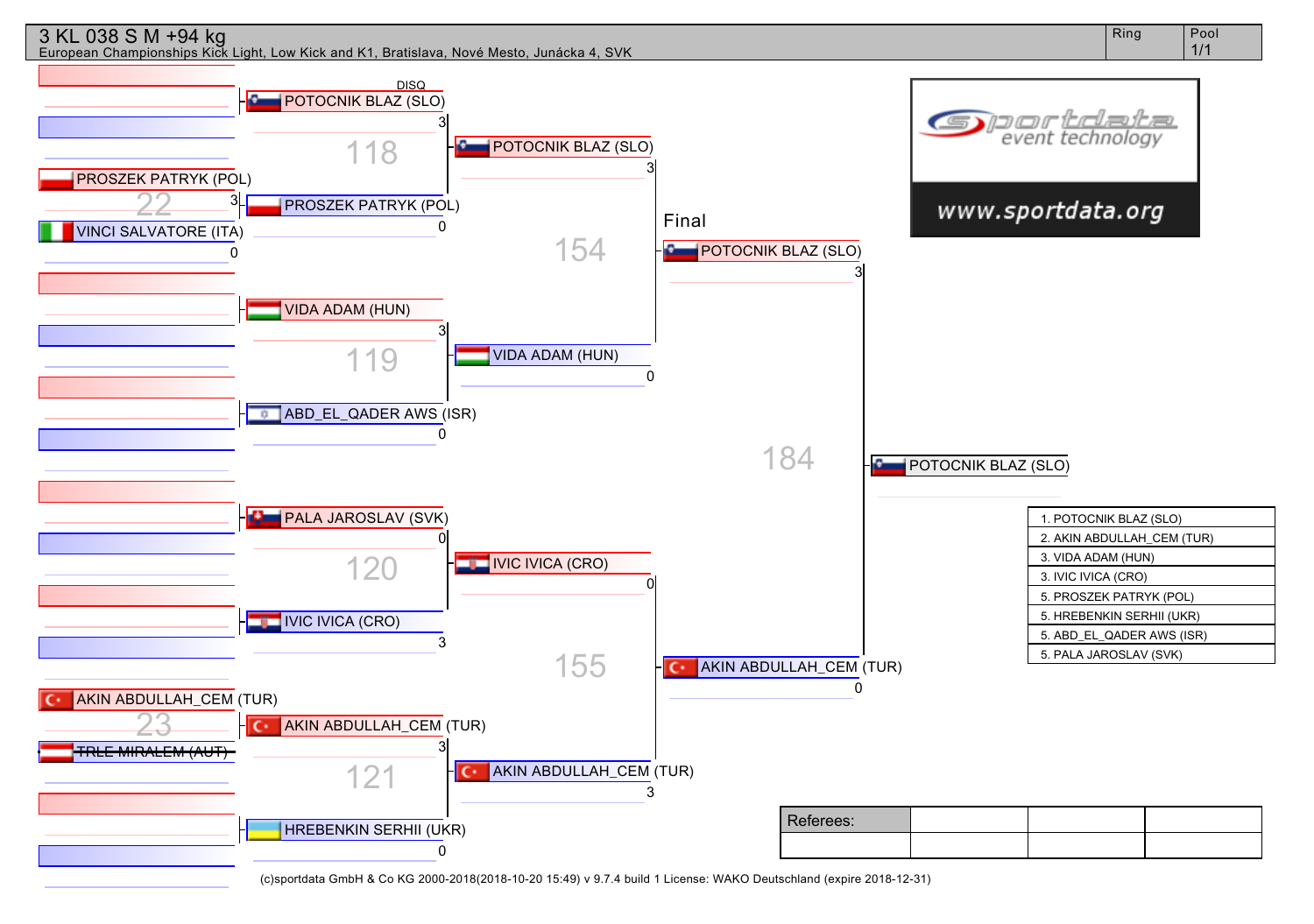

European Championships Kick Light, Low Kick and K1, Bratislava, Nové Mesto, Junácka 4, SVK

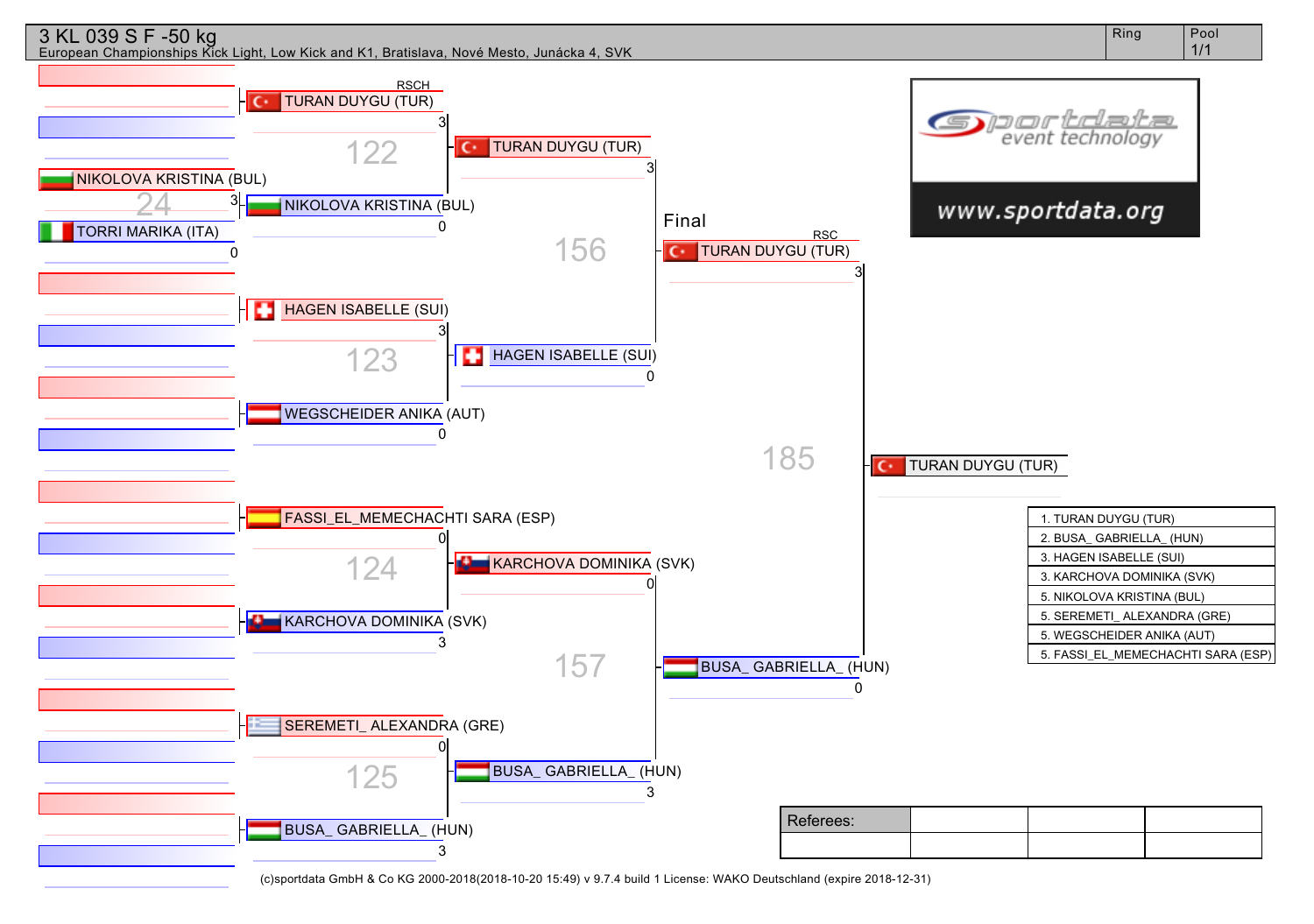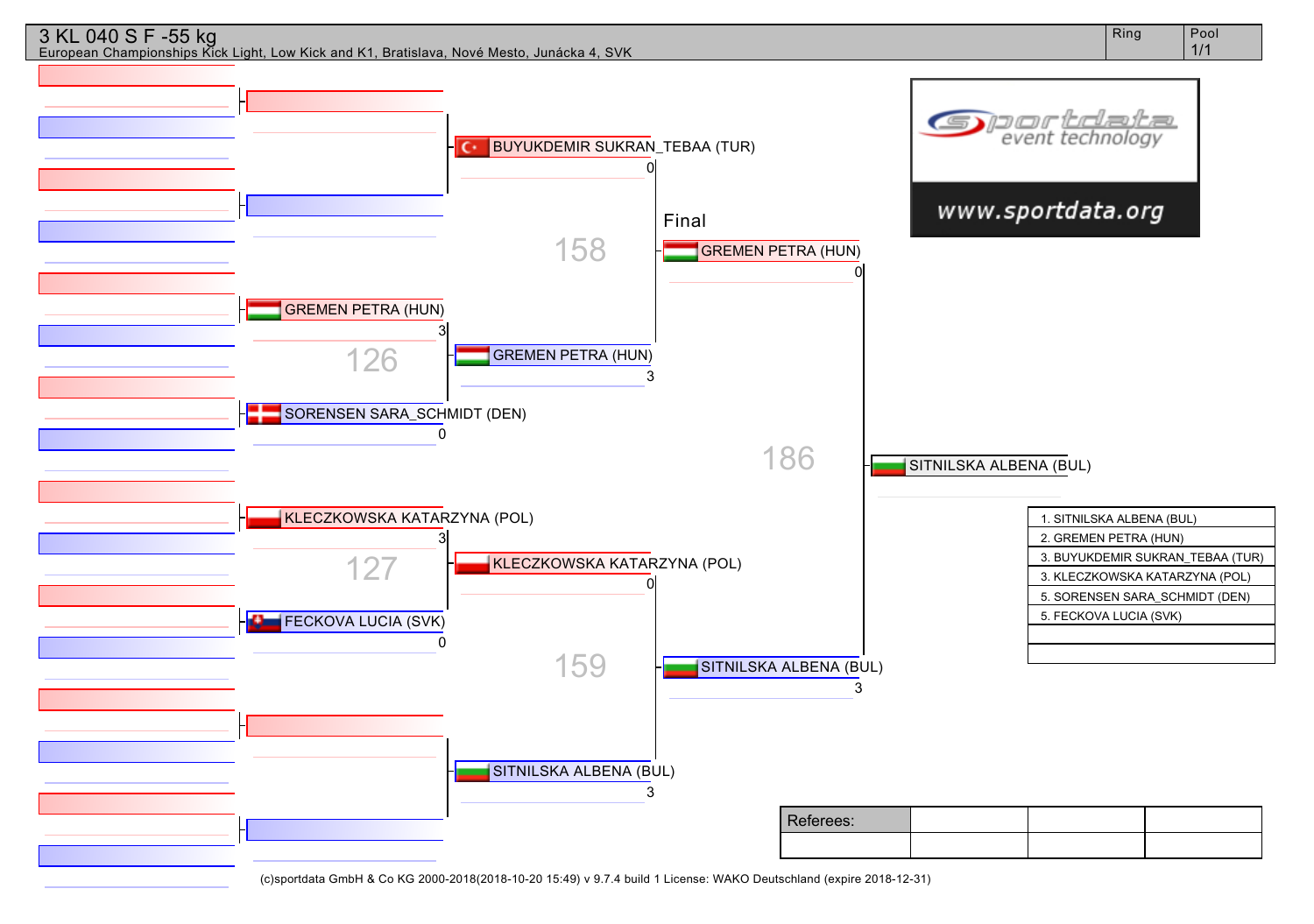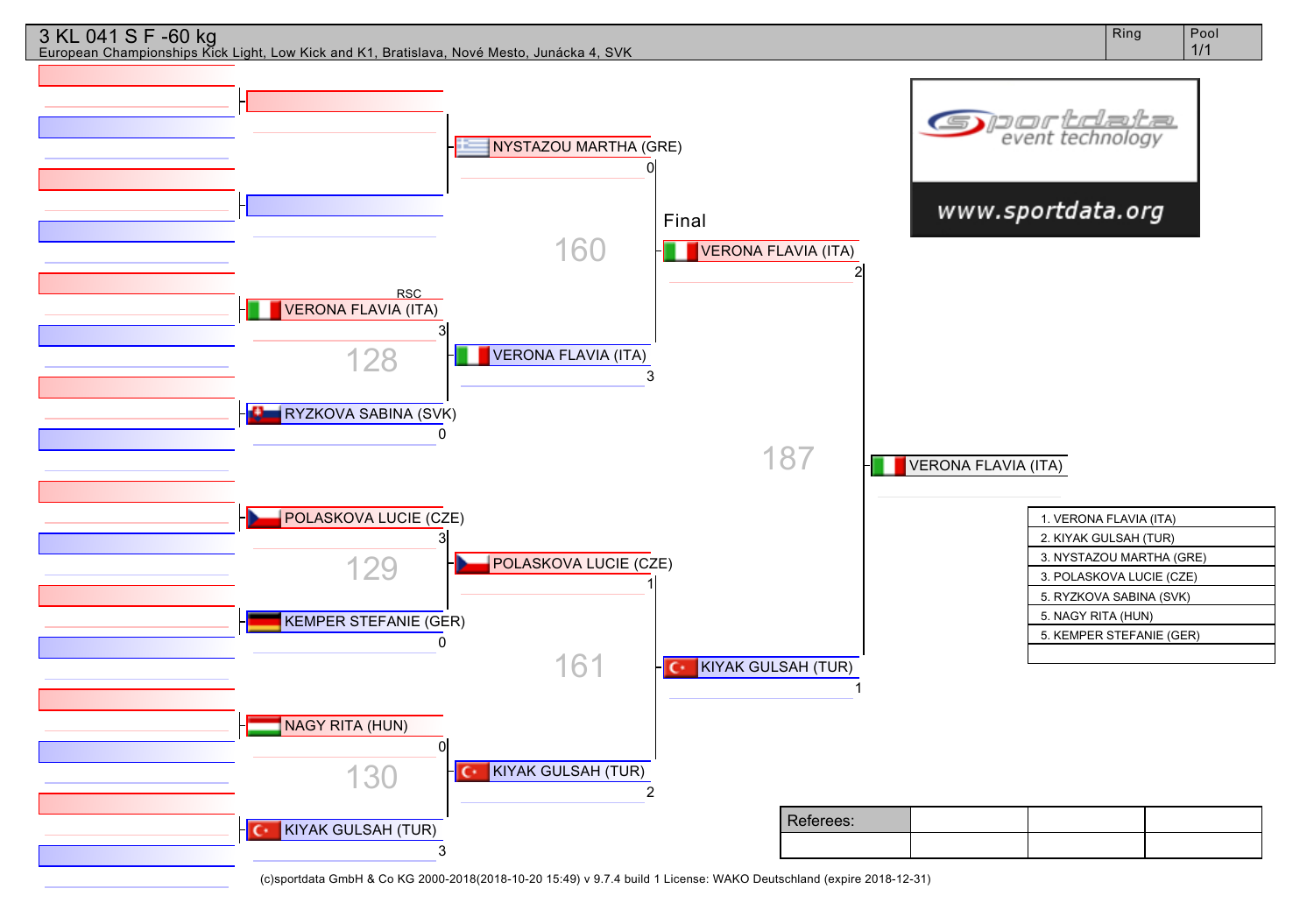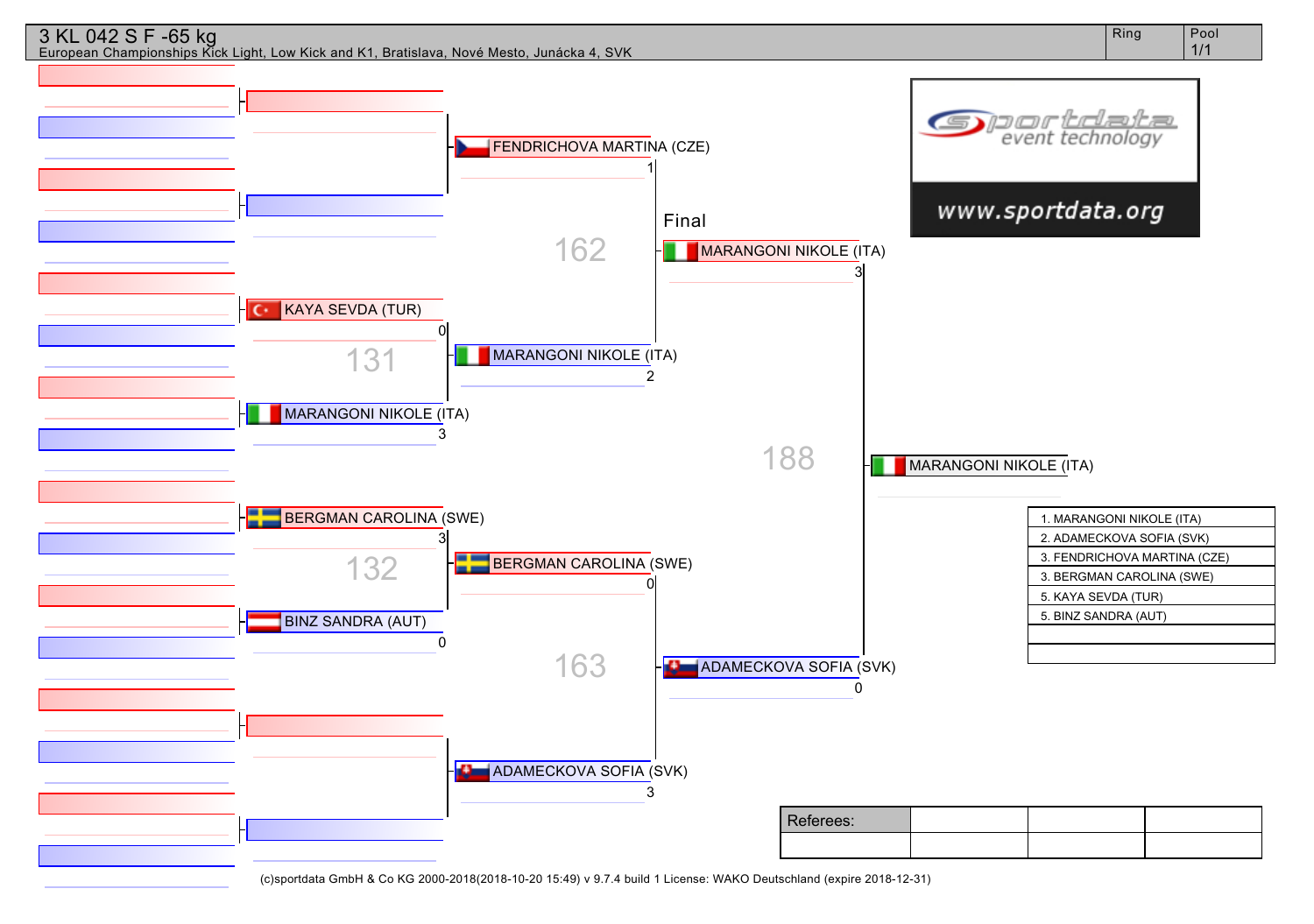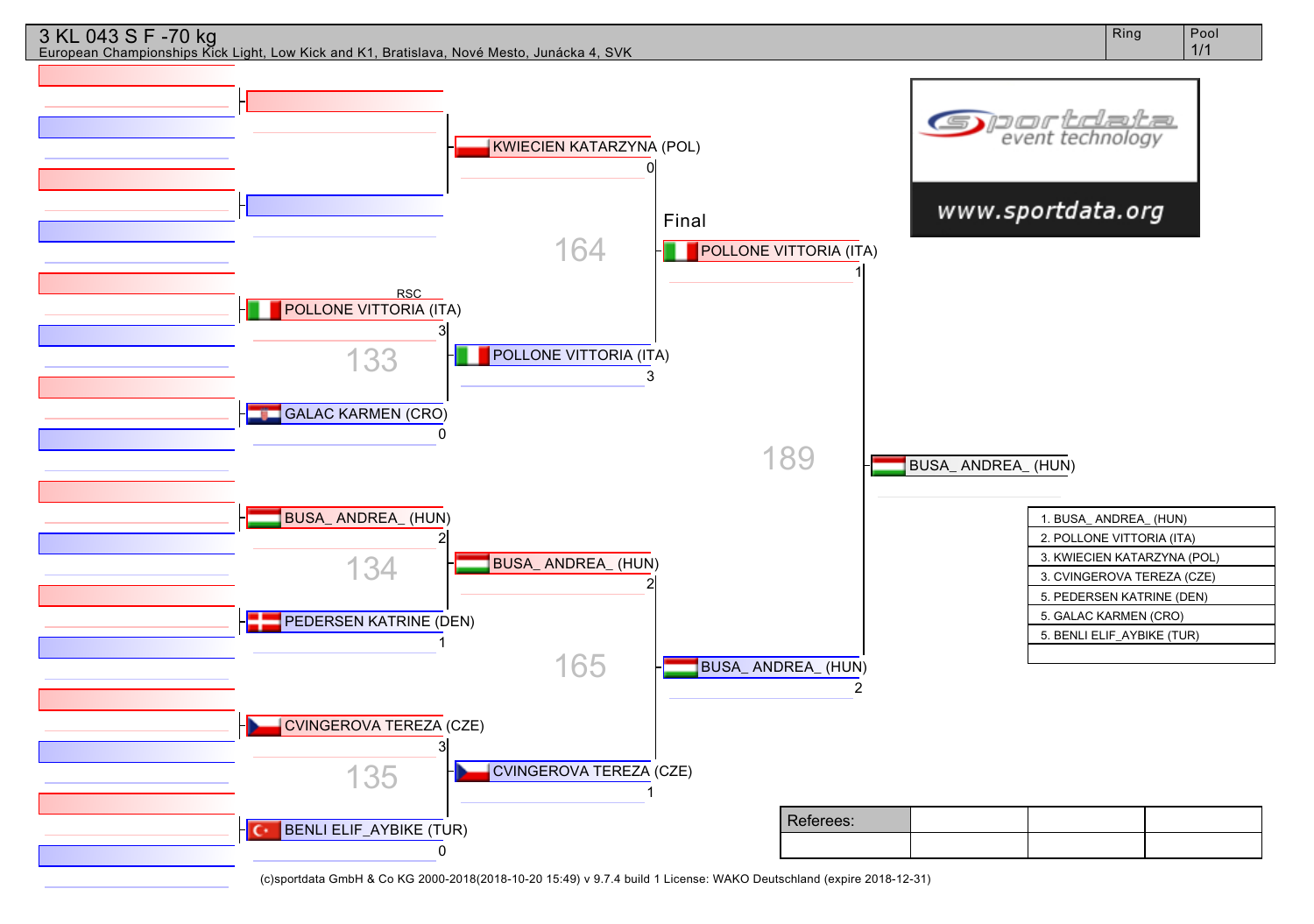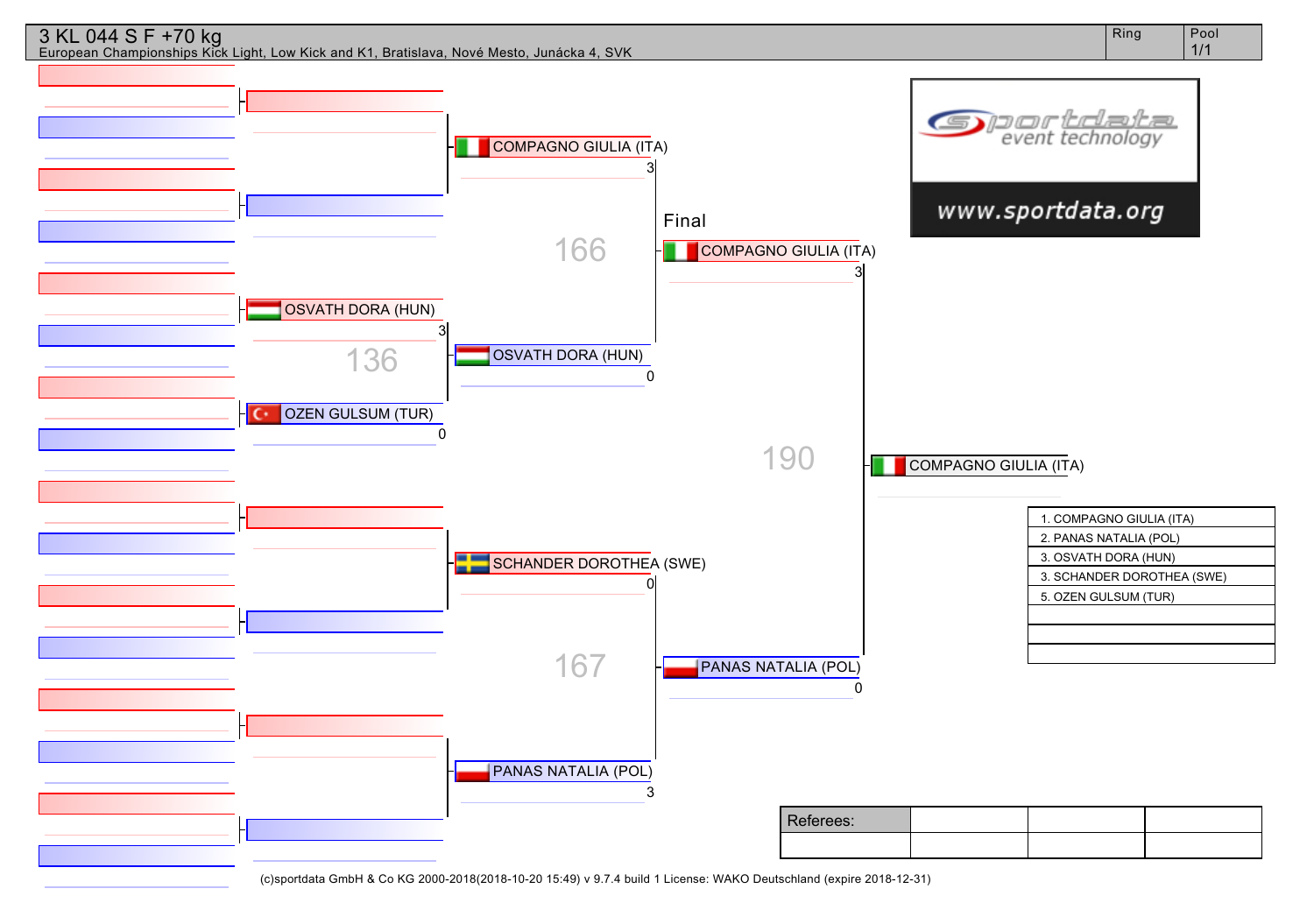

3 KL 045 V M -63 KG

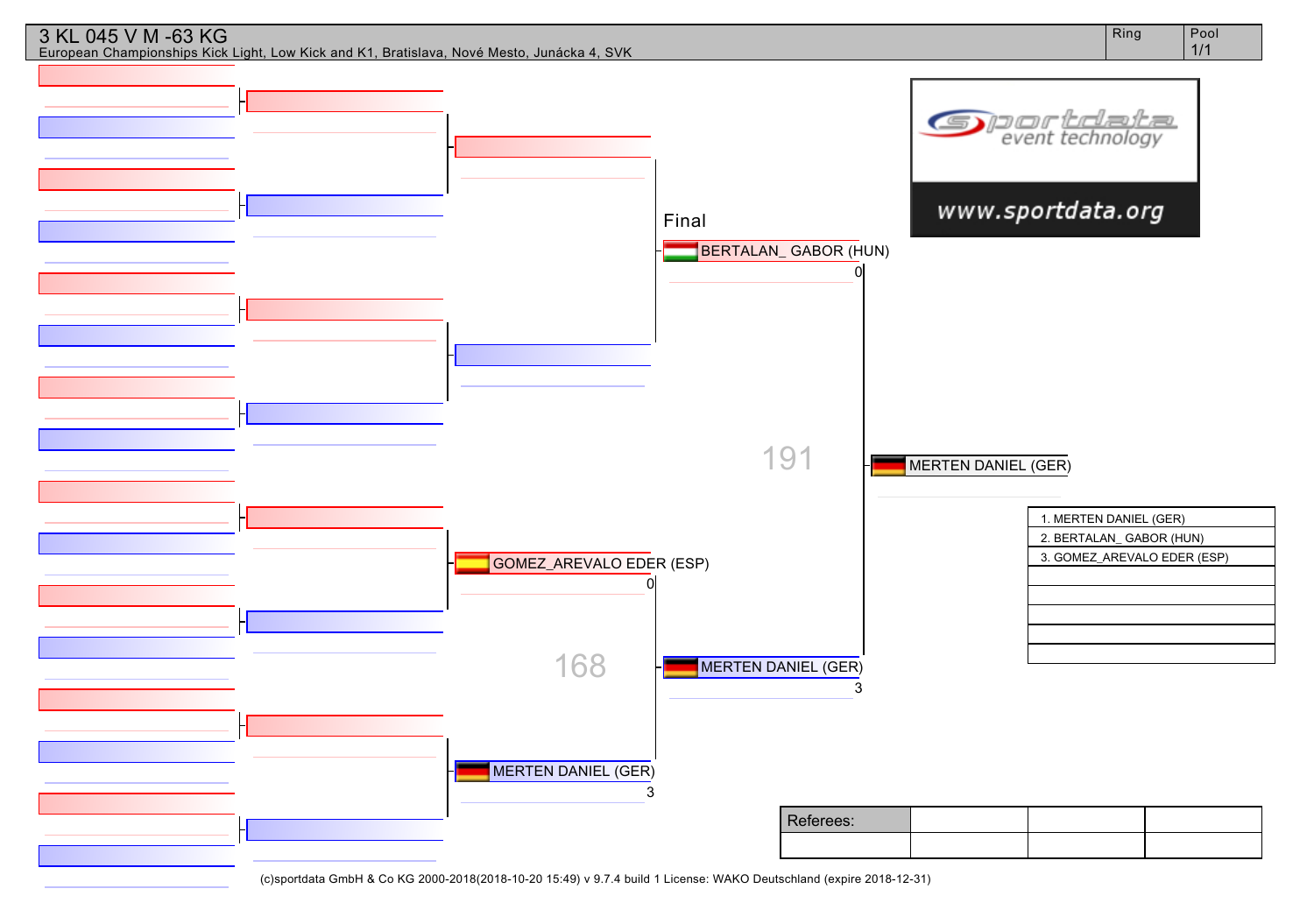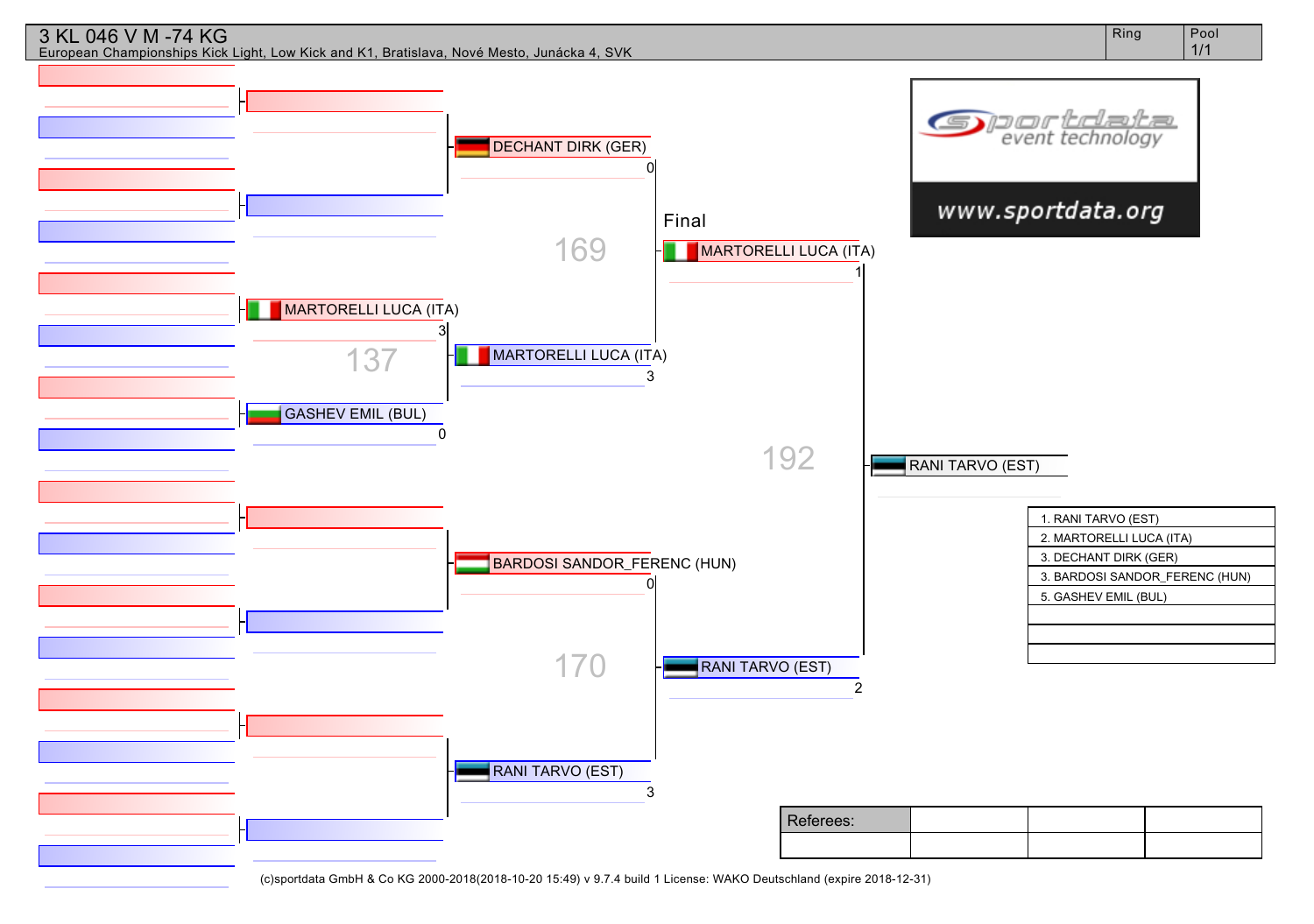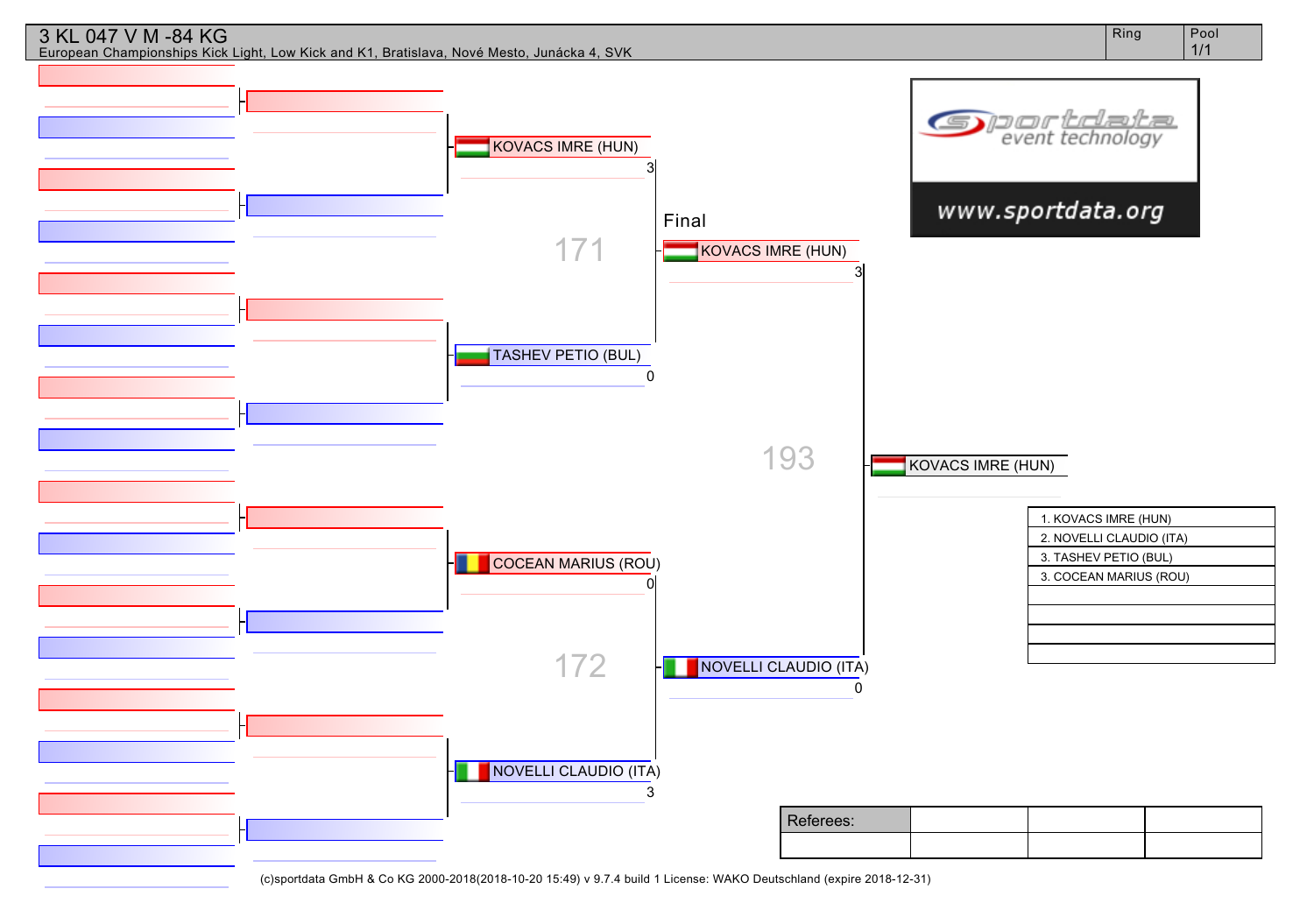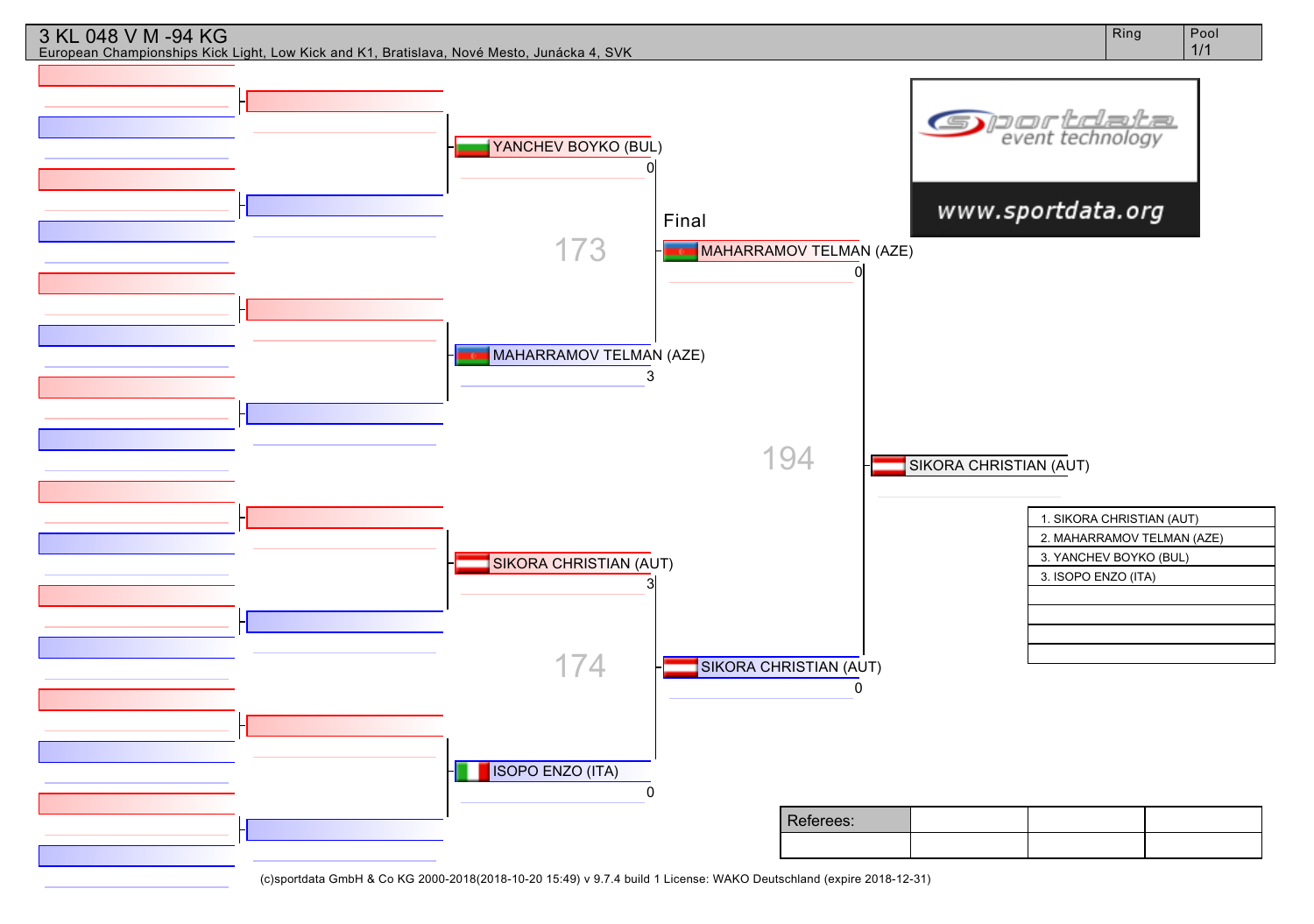

3 KL 049 V M +94 KG